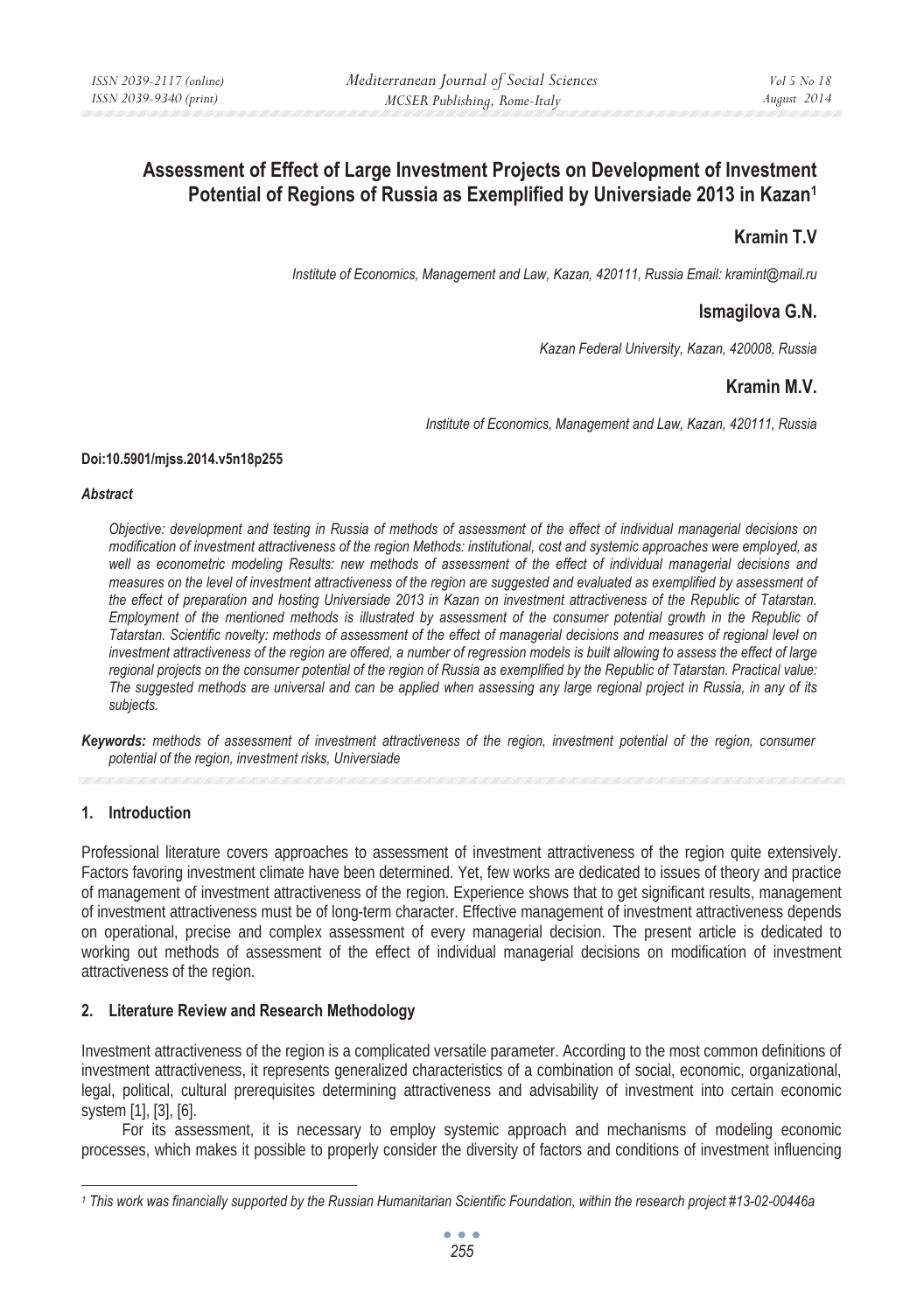| ISSN 2039-2117 (online) | Mediterranean Journal of Social Sciences | Vol 5 No 18 |
|-------------------------|------------------------------------------|-------------|
| ISSN 2039-9340 (print)  | MCSER Publishing, Rome-Italy             | August 2014 |
|                         |                                          |             |

the development of the Russian Federation subjects.

At present, a lot of research has been conducted in the area of assessment of investment attractiveness of different economic subjects. There are the following approaches: those based on financial and economic assessment of individual investment projects; methods, based on the assessment of the financial condition of economic entities; complex methods of assessment of investment attractiveness of industries and regions.

To solve the task set in the present research, it is worthwhile to analyze the existing approaches and methods of assessment of investment attractiveness of regions, applied in practice around Russia. They can be divided into three groups.

The approaches of the first group are based on detecting a key factor of investment attractiveness of the region. For example, K. Guseva considers as such factor «market response of regions»; for I. Zulkarnaev, «society institutions» play a dramatic role in forming and sustaining investment attractiveness; T. Lukyanenko notes the necessity to form a positive opinion about the investment object; A. Stetsenko and E. Beniksov consider the «image of the region» as an essential factor of investment attractiveness. Among the key indicators of investment attractiveness are dynamics of gross regional product, rate of change of industrial products manufacturing volumes; the level of legislative development in the area of investment activities; development of investment and capital markets. The reviewed approaches are relatively simple while conducting analysis and calculations, and they also have a high level of universality. The drawback of these approaches is limitation and incompleteness of assessment of factors of investment attractiveness. The methods in the mentioned case are not of A. Privalov, methods of the second group are multiple-factor, they use a number of factors considered of equal value in the context of its effect on investment attractiveness of the region. In its turn, each factor is determined by a number of indicators. Among them, indicators of investment potential are used, as well as different indicators of economic environment; the level of market infrastructure development; as well as other financial, economic and institutional factors. The listed approaches are employed by M. Knysh, B. Perekatov, A. Privalov, Y. Tyutikov. Among advantages of this approach are its comprehensiveness, opportunity to make conclusions about the perspectives of development of Russian regions in investment area; to conduct comparative analysis of the level of investment attractiveness of different regions, to determine the degree of implementation of the existing investment potential; employ standard and relatively precise and valid statistical methods (application of correlation analysis, for example). This group has its drawbacks, among them inconsistency of assumption of the equal effect on investment attractiveness by different factors, insufficient justification of choice of the combination of factors of investment attractiveness, as well as indicators characterizing them. Apart from that, conducting the correct comparison of regions by the level of investment attractiveness with the mentioned approach is rather difficult.

The third group of approaches supported by E. Anankina, G. Marchenko, O. Machulskaya, is also based on the analysis of a wide range of factors, but investment attractiveness of the region is viewed as an integral characteristic determined by investment potential and combination of investment risks. The method of the rating agency «Expert-RA» belonging to this group of methods is well-known and widespread. Overall investment potential of the region, according to this method, includes: financial, manufacturing, resource-based, consumer, innovative, infrastructure, labor and institutional components. Overall risks of the region include political, economic, financial, social, environmental, crime, legislative risks [2]. Main advantages of the suggested approach are wider and multilateral choice of factors completely reflecting contemporary processes of development of post-industrial economy, justified grouping of factors convenient for a potential investor in the market conditions (investment potential and investment risks), relevance of the grouping of factors (and the methods on the whole) to the international practice in the area of monitoring and assessment. The presented methods are not perfect either: it is not always that the procedure of aggregation of aggregate components of investment potential and investment risks is properly justified. Apart from that, the methods do not reflect the interconnection of indicators of investment potential and risks. Besides, value of a number of indicators is determined based on subjective expert judgement.

The approaches to assessment of investment attractiveness of regions presented above are based on employment of a number of methods which can be divided into three groups:

1. Economic and mathematical methods.

- 2. Methods of factorial analysis.
- 3. Methods of expert judgement.

The most frequently used economic and mathematical methods are correlation analysis, optimization methods, economic and mathematical modeling.

In contemporary conditions, one of the most widespread methods is that of expert judgement. Unlike the first two groups of methods, expert judgement includes not only quantitative, but also qualitative analysis allowing to use not only statistical data, but also non-regular, one-time information without numeric expression, as well as rich experience of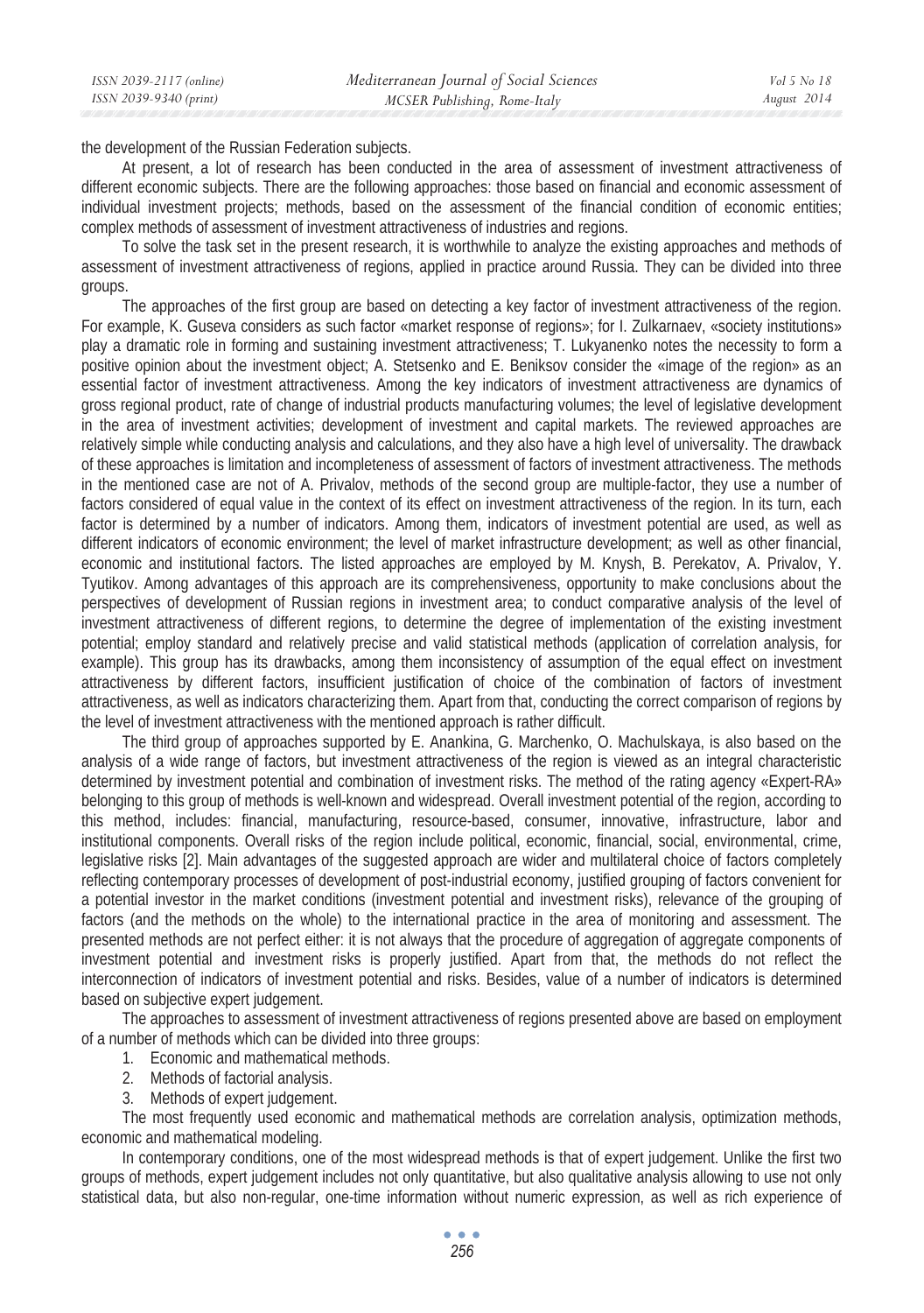| ISSN 2039-2117 (online) | Mediterranean Journal of Social Sciences | Vol 5 No 18 |
|-------------------------|------------------------------------------|-------------|
| ISSN 2039-9340 (print)  | MCSER Publishing, Rome-Italy             | August 2014 |
|                         |                                          |             |

experts at assessing the perspectives of development of social and economic systems. Under the conditions of development of institutional economy, institutional (non-economic, qualitative) factors exert even more effect on investment attractiveness of the region, among them attitude to foreign entrepreneurs, the level of trust between participants of market relationships, etc.

Together with the methods of expert judgement, statistical methods of calculation of averages for indicators by sampling are employed, as well as methods of calculation of the (mean value) indicators, and also methods of calculation of average weighted aggregates. Criterial gradation and weighing-out procedure are most vulnerable to subjectivity.

The procedure of aggregation of indicators characterizing investment attractiveness of the region allows to build up the rating of investment attractiveness of regions and their grouping by a number of features reflecting conditions of investment and the overall level of usefulness for investors. The mentioned rating is an important indicator when taking investment decisions.

Researchers [6], [10] widely extend on the main positive and negative sides of the existing methods of building up the rating of investment attractiveness. Their advantages are considered to be:

- 1) validity of the received results due to cooperation of experienced experts in the analysis;
- 2) ranking regions by factorial methods with employment of statistical data reflecting the situation in the region;
- 3) considering interrelations of many factors in factorial methods with the differential approach to various levels of economic systems.

Among the drawbacks, the authors note:

- 1) inability to determine the real distance between the rating participants;
- 2) subjectivity of expert judgement, especially when choosing weighted coefficients; to get a more precise result, it is suggested to use options of assessment with equal competence and an option of competence selfassessment, when all experts assess their competence answering each question; in the second option, when compiling group judgement, the assessment of each expert is weighed by weighted coefficients of competence indicated by them [7];
- 3) published generalized ratings do not allow to get an impression about the system of statistical indicators by which final assessment is formed;
- 4) low promptness of ratings due to delays in gathering, grouping and analysis of statistical information by state statistical authorities and consequently, low degree of verifiability of the results of the rating procedure;
- 5) analysis of mainly macroeconomic aspects at the expense of microeconomic indicators (as consequence of attempts to adopt foreign practices of assessing investment climate).

Many authors also note other disadvantages of Russian methods of compiling ratings of investment attractiveness (see for example [4], [10]):

- 1) despite their development while employing principles of the needed variety of components and minimal sufficiency and their goal orientation, they do not provide full impression about the region; this drawback, however, is inherent to any procedure of modeling social and economic systems, among them the procedure of forming ratings;
- 2) at the same time, the rating uses certain factors, such as: attitude of regional bodies officials to businesses; attitude of the population to privatization outcome revision; attitude of the population to local and foreign entrepreneurs; the potential of transportation system modernization, attitude of regional authorities to foreign investors, etc., which are hard to interpret; it is necessary to specify or eliminate the effect of these factors from the analysis.
- 3) in most of the existing methods of assessment of investment attractiveness of regions, industry indicators are not presented to a proper degree, industry opportunities of the region are not taken into account, as a result, important supplementary information required by the investor is lost.

Summing up the above, we can conclude that it is necessary to develop new, embracing contemporary realia, complex methods of assessment of investment attractiveness of Russian Federation subjects, taking into account all factors and conditions of regional development (including industrial, institutional ones), based not only on the long existing methods, but also on others, alternative ones, allowing regional authorities and investors to get supplementary information. While assessing investment attractiveness of the region, it is necessary to consider specific interests of different groups of investors for whom values of indicators of investment potential and investment risks may differ.

Management of investment attractiveness of the region is a difficult task. It is not easy either to assess the effectiveness of managing it in the region. The task is to some extent simplified if we consider the effect of individual measures and managerial decisions on investment attractiveness of the region, or, to be more exact, on a range of specific factors which determine it.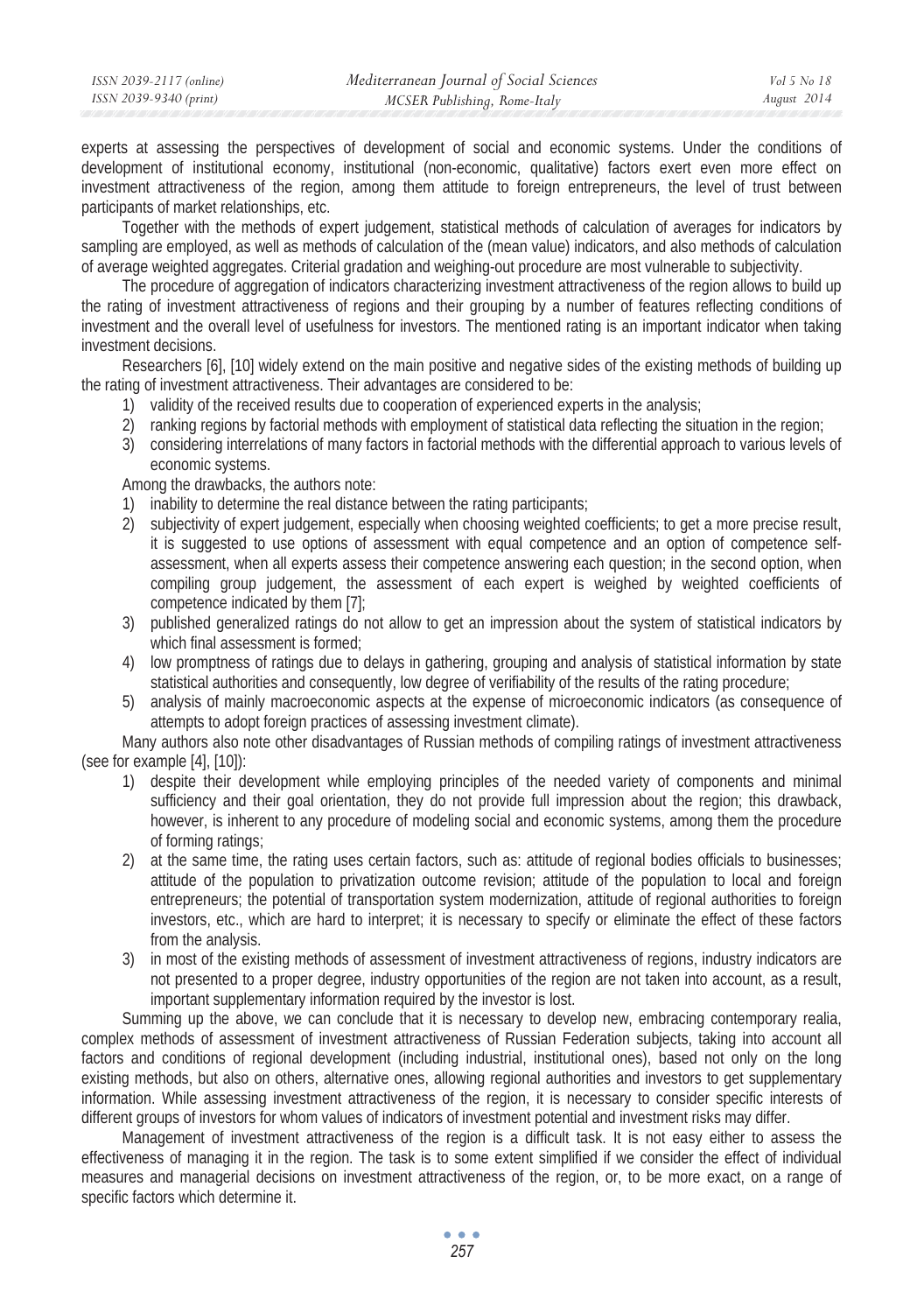| ISSN 2039-2117 (online) | Mediterranean Journal of Social Sciences | Vol 5 No 18 |
|-------------------------|------------------------------------------|-------------|
| ISSN 2039-9340 (print)  | MCSER Publishing, Rome-Italy             | August 2014 |

We will define the effect of Universiade 2013 in Kazan on investment attractiveness of the Republic of Tatarstan. Priority in the research will be given to receiving of quantitative characteristics of such effect.

In the process of preparation and hosting Universiade 2013, a number of sports facilities were constructed, the road traffic and transportation infrastructure of Kazan significantly improved (the construction industry secured a lot of orders), the international image of the Republic got better, which gave a new impetus to development of tourist industry in the region, growth of consumption in the market of educational services in tourism, trade, hospitality, etc. There happened a significant development of information and communication systems, as well as reforming of institutional environment in the Republic. In terms of the most frequently used structure of investment attractiveness of the region, hosting Universiade 2013 facilitated growth of financial, consumer, infrastructure and institutional potential of the Republic.

We will assess the consumer potential growth in the Republic of Tatarstan. We will assess the effect on consumer potential, viewing growth of potential domestic demand of the population of the Republic as a result of reviving in industries involved in preparations to Universiade 2013.

### **3. Data Characteristics**

Preparation to the Universiade led to revitalization of a number of industries in the Republic, on the whole, the volume of delivery of goods, works, services grew, and correspondingly, gross regional product increased. Growth of these indicators will lead to growth of aggregate income of the population. Total expenditures of the population also went up (these facts are confirmed by the statistical data for several previous years, also including the Republic of Tatarstan). In addition, the level of domestic investment activity increased, and it also influences investment attractiveness of the region.

| Indicator           | 2003 | 2004 | 2005 | 2006 | 2007 | 2008 | 2009 | 2010 | 2011 | 2012 |
|---------------------|------|------|------|------|------|------|------|------|------|------|
| GRP                 | 305  | 391  | 483  | 606  | 757  | 923  | 885  | 1002 | 1276 | 1415 |
| p/h, th.rub         | 81   | 104  | 128  | 161  | 201  | 245  | 234  | 265  | 336  | 371  |
| Investment          | 70   | 100  | 139  | 161  | 215  | 273  | 277  | 328  | 393  | 464  |
| Construction        | 31   | 45   |      | 87   | 124  | 157  | 165  | 178  | 220  | 287  |
| income              | 194  | 242  | 334  | 423  | 523  | 641  | 720  | 837  | 921  | 1098 |
| expenditures        | 179  | 226  | 308  | 390  | 485  | 620  | 707  | 811  | 903  | 1076 |
| Delivery of GWS*    | 282  | 370  | 500  | 612  | 758  | 933  | 867  | 1070 | 1345 | 1467 |
| Income/GRP          | 63%  | 62%  | 69%  | 70%  | 69%  | 69%  | 82%  | 84%  | 72%  | 78%  |
| Expenditures/Income | 93%  | 93%  | 92%  | 92%  | 93%  | 97%  | 98%  | 97%  | 98%  | 98%  |

**Table 1.** Key social and economic indicators of the Republic of Tatarstan in 2003-2012, bln.rub.

\* GWS – goods, works, services

Data in Table 1 clearly show that the crisis of 2008 exerted influence on the correlation of the presented indicators. In particular, following 2008, the percentage of income of the population in GRP of the Republic of Tatarstan grew from 69% to 82%, in the post-crisis period the indicator never decreased to the pre-crisis value. In addition, the percentage of expenditures in the income amount of the population also grew from 93% to 98%.



**Graph. 1.** Key social and economic indicators of the Republic of Tatarstan in 2003-2012, bln. rub.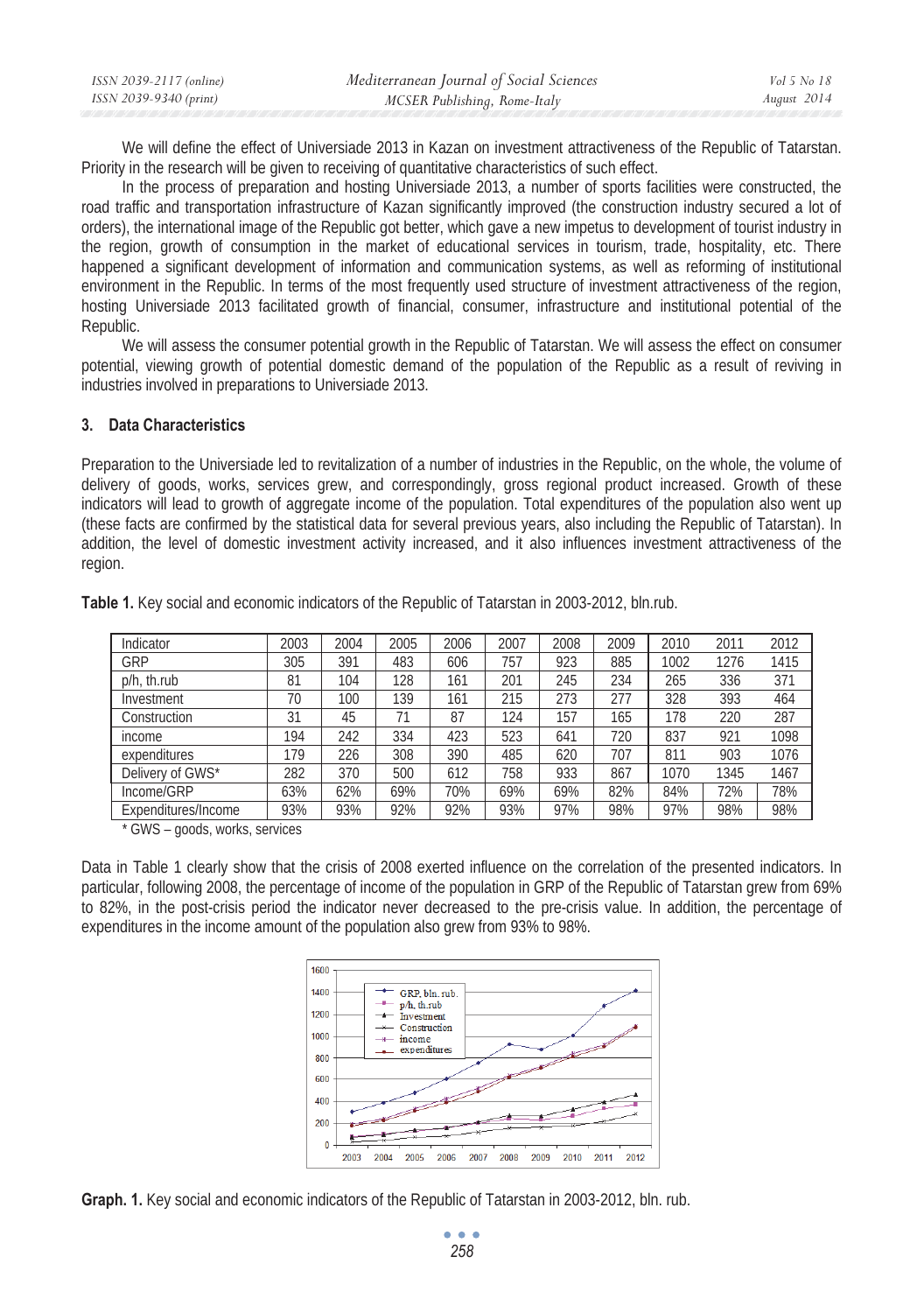| ISSN 2039-2117 (online) | Mediterranean Journal of Social Sciences | Vol 5 No 18 |
|-------------------------|------------------------------------------|-------------|
| ISSN 2039-9340 (print)  | MCSER Publishing, Rome-Italy             | August 2014 |

Hence, we can implicitly make a conclusion about exceeding rate of salary growth as compare to rate of labor productivity growth. During the post-crisis period the percentage of savings of the population of the Republic of Tatarstan decreased in their aggregate income from 7% to 2%.

First, the mentioned facts prove negative in the long run. Second, the influence of the crisis of 2008 significantly affected the structural correlations of indicators of the Republic of Tatarstan, so it must be taken into account in regression modeling.

The interconnection between growth of population expenditures, investment activity and increased delivery of goods, works and services in the Republic is assessed on the basis of econometric modeling. By way of empirical data, we took key indicators of financial and economic activity of the Republic of Tatarstan for 2003-2012 presented in reports of the regional body of the Federal Service for National Statistics for the Republic of Tatarstan (further referred to as Tatarstanstat), displayed in Table 1, in Graph.1.

### **4. Results of Econometric Modeling**

Results of building up the regression model of assessment of the effect of growth of volume of GWS delivery on income of the population of the Republic of Tatarstan are presented in Table 2.

**Table 2:** Regression model of assessment of the effect of growth of indicator of GSW delivery on income of the population of the Republic of Tatarstan.

| Included observations: 10, Sampling 2003 - |             | Dependent variable INCOME – income of the population of the Republic |                         |                                 |  |  |
|--------------------------------------------|-------------|----------------------------------------------------------------------|-------------------------|---------------------------------|--|--|
| 2012                                       |             |                                                                      | of Tatarstan (per year) |                                 |  |  |
| Variable                                   | Coefficient | Standard error                                                       | t-statistics            | Probability of $H_0$ hypothesis |  |  |
|                                            | 22,4002     | 31.1890                                                              | 0.7182                  | 0.4959                          |  |  |
| GSW                                        | 0.6429      | 0.0483                                                               | 13,3202                 | 0.0000                          |  |  |
| D2                                         | 107.7089    | 37.0416                                                              | 2.9078                  | 0.0227                          |  |  |
| R <sup>2</sup>                             | 0.9898      | Mean value of dep. Variable                                          |                         | 592.9756                        |  |  |
| Durbin-Watson statistics                   | 2.2664      | Probability by F-statistics                                          |                         | 0.0000                          |  |  |

where D2 – dummy variable taking into account the influence of the crisis of 2008 (its inclusion confirms the hypothesis of modification of quantitative stochastic interconnection between variables presented in the model in the post-crisis period as compared to pre-crisis, starting with 2009).

Statistical significance of the coefficient before the dummy variable mathematically confirms structural transformation of the model presented in Table 2, in the post-crisis period.

A similar model of assessment of the effect of GRP on the investment activity of the region, expressed by the indicator of investment volume in the Republic per year, is presented in Table 3.

**Table 3:** Regression model of assessment of the effect of growth of gross regional product GRP on the investment volume in the Republic of Tatarstan.

| Included observations: 10, Sample: 2003 - |             | Dependent variable INVEST – investment volume of the Republic of Tatarstan |                                 |       |  |
|-------------------------------------------|-------------|----------------------------------------------------------------------------|---------------------------------|-------|--|
| 2012                                      |             | (per year)                                                                 |                                 |       |  |
| Variable                                  | Coefficient | Standard error                                                             | Probability of $H_0$ hypothesis |       |  |
|                                           | $-38.763$   | 8.992                                                                      | $-4.311$                        | 0.003 |  |
| GRP                                       | 0.348       | 33.927<br>0.010                                                            |                                 | 0.000 |  |
| R <sub>2</sub>                            | 0.993       | Mean value of dep. variable                                                | 241.047                         |       |  |
| Durbin-Watson statistics                  | 2.302       | Probability by F-statistics                                                | 0.000                           |       |  |

Functional dependencies corresponding to the above regression models are as follows:<br>  $NCOME = 22,4002 + 0.6429*GSW + 107,7089*D2 + \epsilon$ 

INVEST = -24.30623088 + 0.323424459\*GRP + ε.

In the above expressions  $\varepsilon$  – regression error.

Data in Table 4 show close connection between income and expenditures of the population of the Republic of Tatarstan. In addition, in the post-crisis period, the model saw structural shift expressed by increased percentage of expenditures in income and decreased level of savings of the population.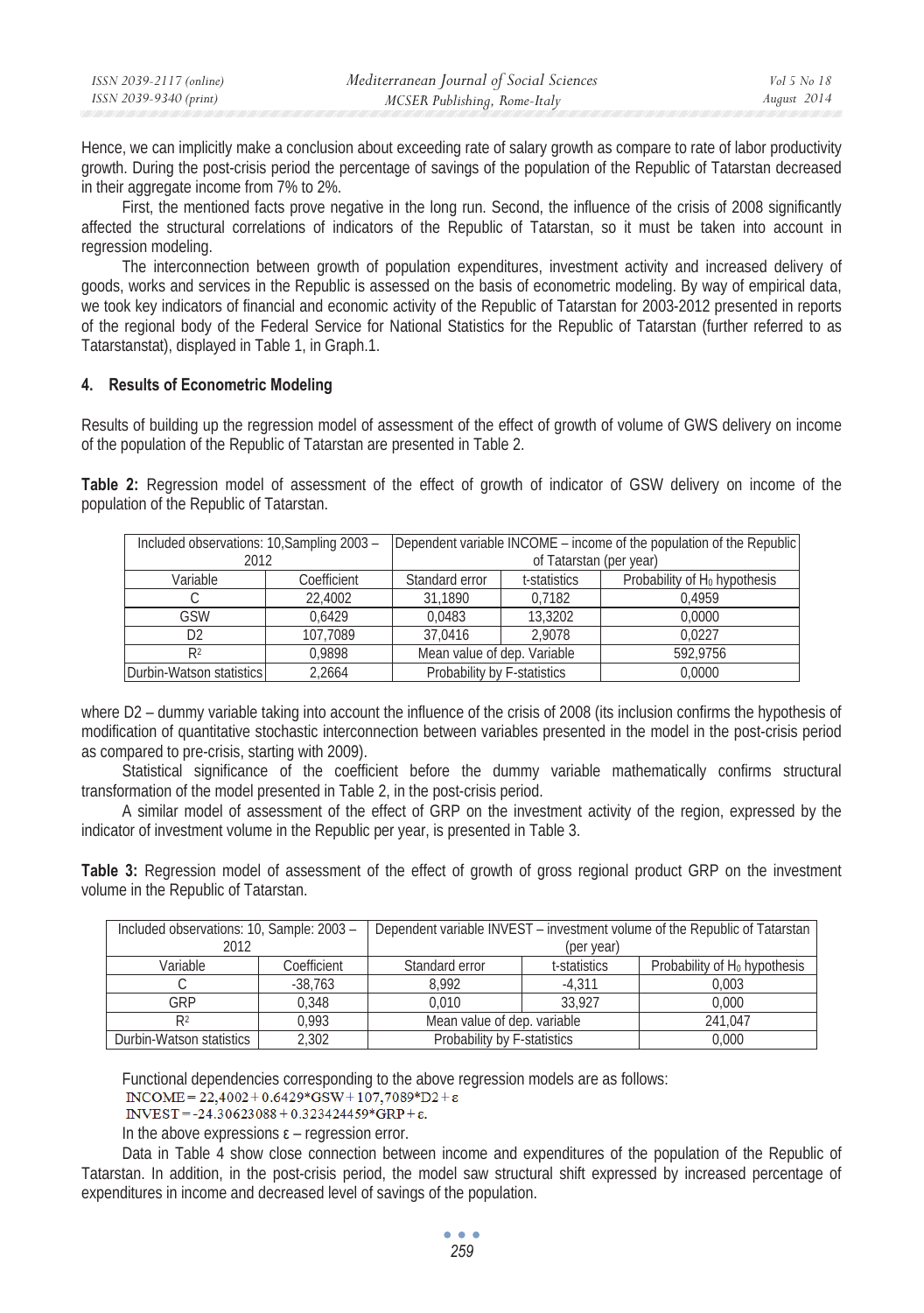**Table 4:** Regression model of assessment of the effect of income of the population of the Republic of Tatarstan on their expenditures.

| Included observations: 10, Sample: 2003<br>$-2012$ |             |                             | Dependent variable CONSUM – the expenditures of population of the Republic of<br>Tatarstan (per year) |        |  |  |
|----------------------------------------------------|-------------|-----------------------------|-------------------------------------------------------------------------------------------------------|--------|--|--|
| Variable                                           | Coefficient | Standard error              | Probability of H <sub>0</sub> hypothesis                                                              |        |  |  |
|                                                    | $-14.3289$  | 5.7064                      | $-2.5110$                                                                                             | 0.0403 |  |  |
| <b>INCOME</b>                                      | 0.9683      | 0.0144                      | 67.3179                                                                                               | 0.0000 |  |  |
| DD.                                                | 21.1434     | 8.2567<br>2.5608            |                                                                                                       | 0.0375 |  |  |
| R <sub>2</sub>                                     | 0.9997      | Mean value of dep. Variable | 570.398                                                                                               |        |  |  |
| Durbin-Watson statistics                           | 1.263       | Probability by F-statistics | 0.000                                                                                                 |        |  |  |

where DD – dummy variable taking into account the influence of the crisis of 2008 (its inclusion confirms the hypothesis of modification of quantitative stochastic interconnection between variables presented in the model in the post-crisis period as compared to pre-crisis, starting with 2008).

Regression equation corresponding to Table 4 model looks as follows:

 $CONSUM = -14,3289 + 0.9683*INCOME + 21,1434*D2 + \epsilon$ 

All developed models are well specified: coefficients at independent variables are statistically significant; moreover, probability of confirming the null hypothesis by all t-statistics is practically equal to zero (far less than 1%); value of Durbin-Watson statistics for all models is close to two (which is relevant for regression models built by dynamic series); indicator  $R<sup>2</sup>$  for all models exceeds 95%, which emphasizes the fact of explaining over 95% fluctuations of the dependent variable as a result of building the model; the F-statistics value is quite high for all models, which characterizes their common high level of specification.

The built models are fully economically justified. Positive signs before coefficients of independent variables of the models confirm the positive effect of GRP on income and expenditures of the population, as well as on investment volume in the region for the report year.

In this way, by employing parameters and functional dependencies of regression models, it is possible to assess growth of domestic investment and expenditures of the population as a result of certain growth of GRP. Domestic investment and expenditures of the population are direct indicators of investment attractiveness of the region. First, capability of regional residents to co-fund investment projects exerts favorable influence on conditions of investment: lowers risks for outside investors, increases the degree of flexibility of investment schemes, etc. Second, expenditures of the population of the region demonstrate the potential ability of the population to buy goods, pay for works and services, they form domestic aggregate demand in the region – the indicator which characterizes response of practically any investment project implemented there. Thus, the reviewed indicators characterize both investment potential and investment risks of the region, which, when combined, determine its investment attractiveness.

In the period of preparation and hosting of Universiade 2013 provision of goods, works, services will grow in the Republic of Tatarstan. Consequently, investment attractiveness of the region will increase during that time. We will use the regression models built earlier for quantitative assessment of growth of investment attractiveness of the Republic of Tatarstan as exemplified by a number of economic indicators of the region.

Volume of construction works, expenses for measures in environmental protection and healthcare will make 117,2 bln.rub. [10].

In addition, the total operating budget of Universiade 2013, including expenses on organizational measures for its preparation and holding, will make 11,7 bln.rub. for 2010-2013.

Therefore, the total budget of the Universiade will make 128,9 bln.rub. Correspondingly, at this cost there will be goods manufactured, works implemented, services provided. Distribution of the mentioned amount by year in the period of preparation for Universiade 2013 in Kazan gives us initial information for assessment of growth of income and expenditures of the population, as well as increasing investment activity during that time.

### **5. Conclusions and Results of Research**

Applying the results of building regression models, the earlier received functional dependencies corresponding to the detected stochastic connections, as well as data on distribution of budget expenditures for Universiade 2013 in 2009 – 2013, it is possible to assess growth of income and expenditures of the population and domestic investment activity as a result of preparation to hosting Universiade 2013 in 2009 -2013 (see Table 5).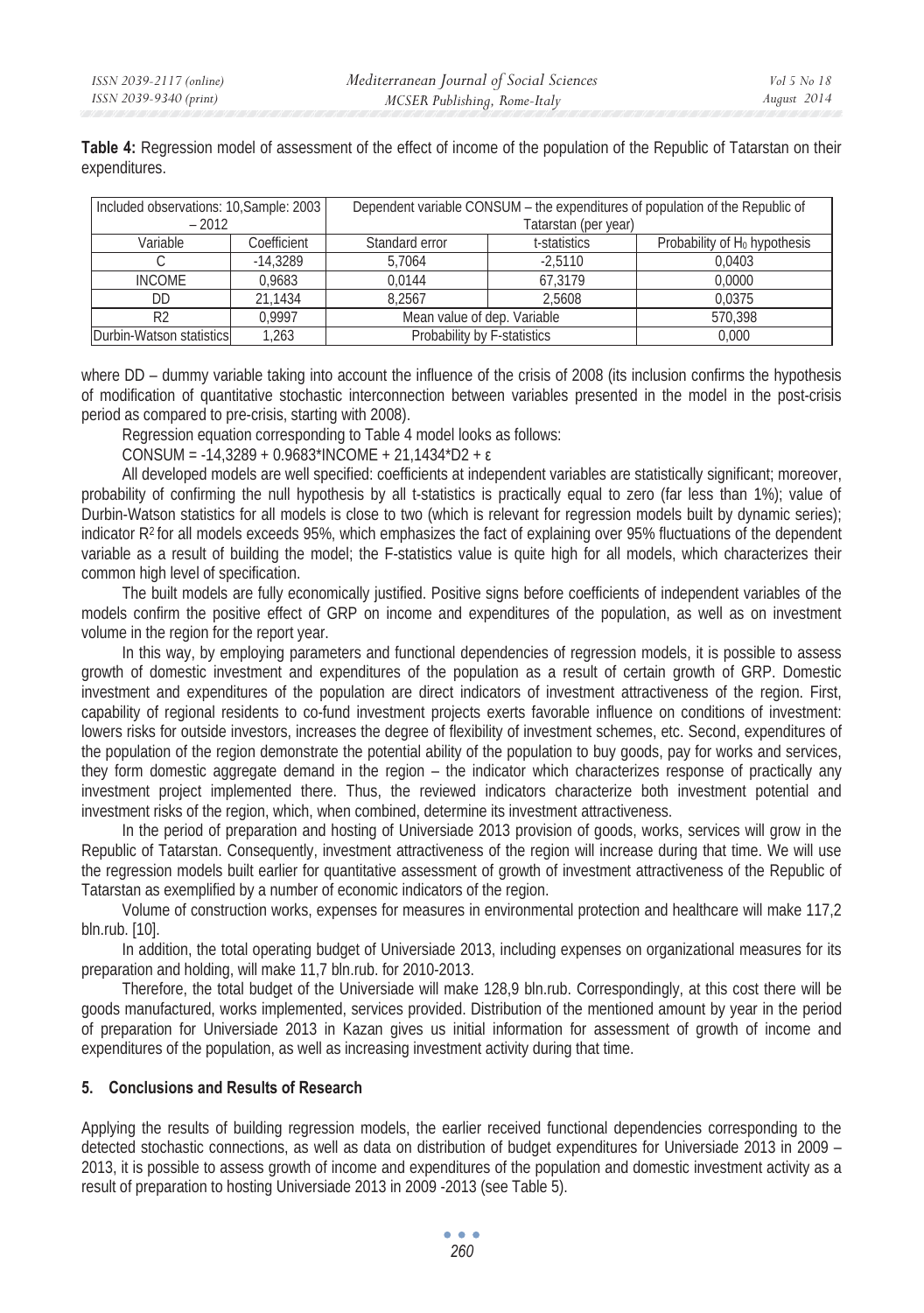**Table 5.** Dynamics of growth of key indicators of the Republic of Tatarstan as a result of preparation to hosting Universiade 2013 in 2009 -2013

| Indicator, bln.rub.                   | 2009           | 2010  | 2011  | 2012  | 2013 | Year average |
|---------------------------------------|----------------|-------|-------|-------|------|--------------|
| Growth of population income           | 7.31           | 15.18 | 37.45 | 15.28 | 7.67 | 16.57        |
| Growth of population expenditures     | $^{\prime}.16$ | 14.87 | 36.70 | 14.97 | 7.51 | 16.24        |
| Growth of investment in the region    | 3.95           | 8.21  | 20.27 | 8.27  | 4.15 | 8.97         |
| Growth of population income, %        | .0%            | 2.1%  | 5.3%  | 2.2%  | 1.1% | 2,3%         |
| Growth of population expenditures, %  | $.0\%$         | 2.1%  | 5.2%  | 2.1%  | 1.1% | 2.3%         |
| Growth of investment in the region, % | .5%            | 3.1%  | 7.6%  | 3.1%  | 1.5% | 3.3%         |

Thus, as the outcome of the conducted research, the methods of quantitative assessment of the effect of large-scale regional managerial decisions and measures on the level of investment attractiveness of the region have been suggested and tested. The mentioned methods can be used as a basis for current and long-term management of investment attractiveness of the region. In the forthcoming research, we plan to continue improvement and extending the area of application of the created methods.

### **References**

Ageenko A. Methodological approaches to assessment of investment attractiveness of economic industries of the region and individual economic entities / A. Ageenko // Statistics issues, 2003. №6. P. 48.

Bakitjanov A. Investment attractiveness of the region: methodical approaches and assessment / A. Bakitjanov, S. Filin //Investment in Russia, 2001. No<sub>5</sub>. P. 12.

Grishina I. Complex assessment of investment attractiveness and investment activity of Russian regions: methods of determination and interconnection analysis / I. Grishina, A. Shakhnazarov, I. Roizman // Investment in Russia, 2001. Nº4. P. 7.

Kramin T. Considering influence of institutional environment and institutional transformation on the process of forming contemporary model of corporate management in Russia / T. Kramin, M. Kramin, E. Petrova, L. Vorontsova // Actual Problems of Economics and Law. 2010. № 3. P. 43-52.

Sivelkin V. Statistical assessment of investment climate at regional level / V. Sivelkin, V. Kuznetsova // Statistics issues, 2003. №11. P. 65.

Folomyev A. Investment climate of regions of Russia and ways of improvement / A. Folomyev, V. Revazov // Economics issues, 1999. N<sup>o</sup><sub>9</sub>. P. 57.

Khasanov M. Methods of assessment of investment climate / M. Khasanov, S. Yuldoshev // Investment in Russia, 2001. №5. P. 42-44.

Schiborsch K. Assessment of investment attractiveness of industry / K. Schiborsch // Company management, 2002. Nº4. P. 66-70. Analysis of existing approaches and methods of assessment of investment attractiveness of Russian regions.- library.shu.ru/

pdf/1/smagl004.pdf Romanova, A.I. Development of the market for construction services as a condition of investment growth in the region / A.I. Romanova // KGASU News. - Kazan: KGASU, № 2 (24), 2013, 326-331 pp.

Safiullin M. R., L.N. Safiullin Russia's Competitiveness: A View of the World Economic Forum, the Economic Herald of the Republic of Tatarstan. 2012. Number 2. 5-11 pp.